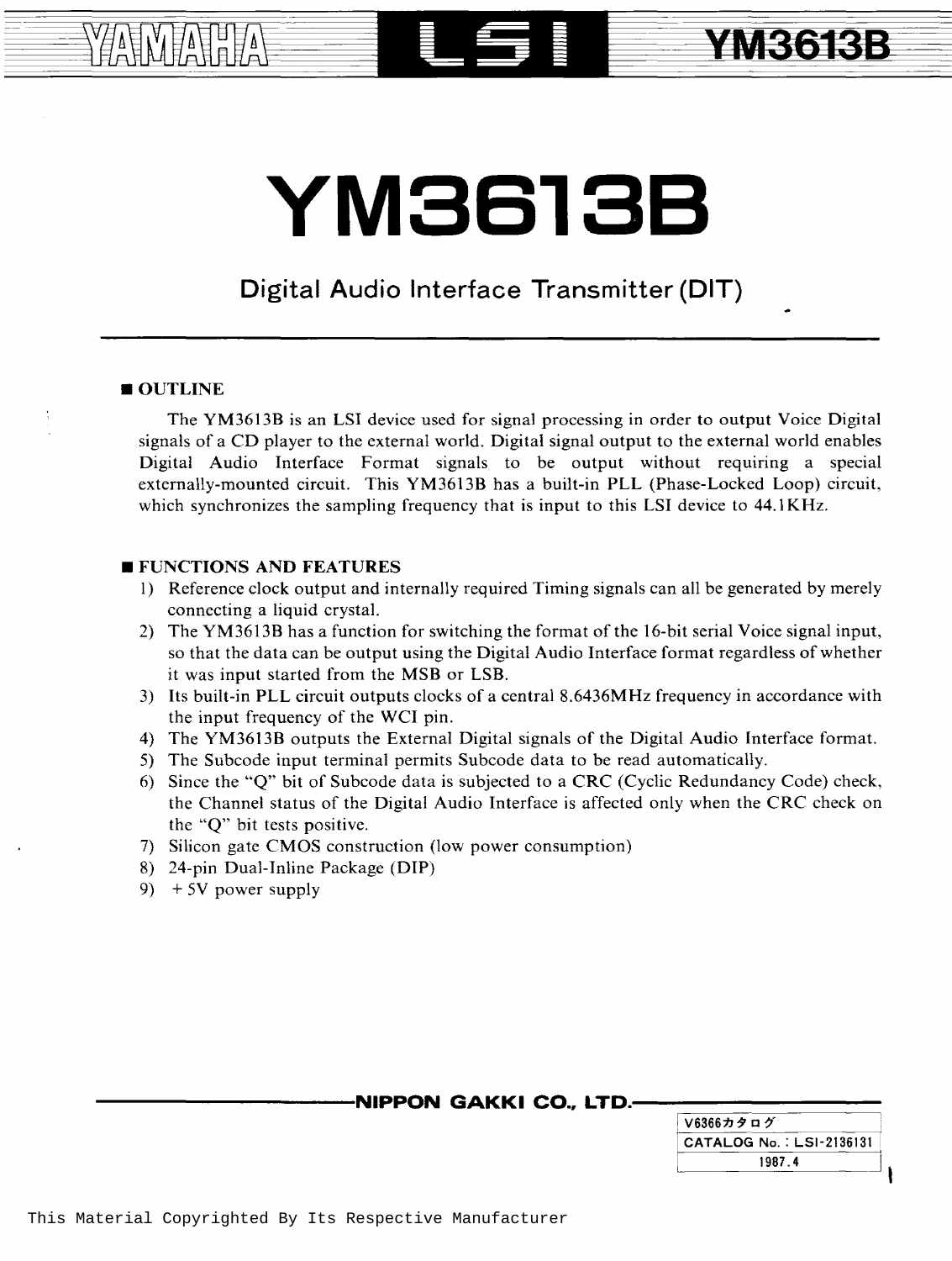#### **BLOCK DIAGRAM**

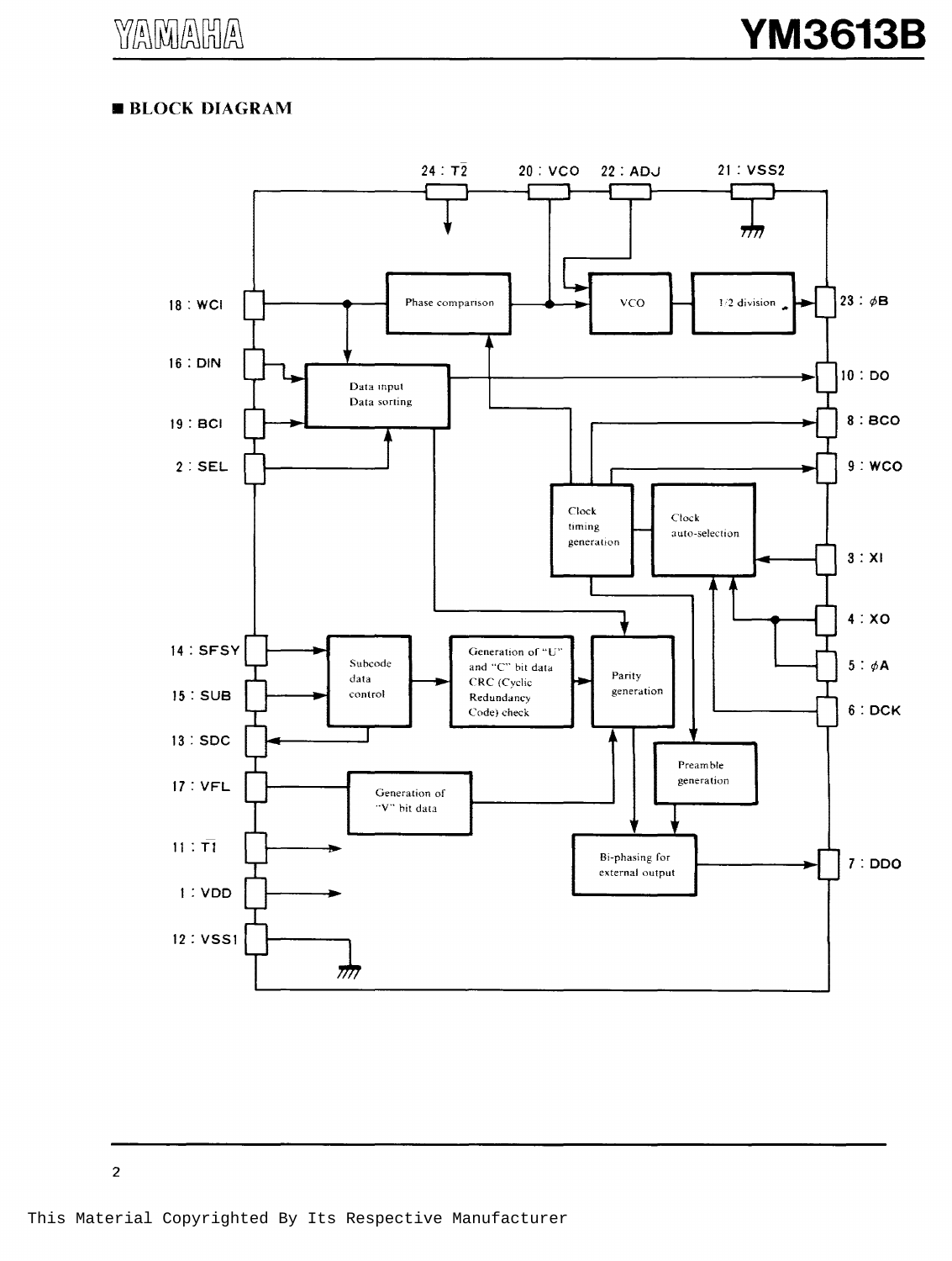### **YM3613B**

#### **PIN ASSIGNMENT DIAGRAM**



#### **EXTERNAL DIMENSIONS**

 $\begin{array}{c} 1 \\ 1 \\ 2 \\ 3 \end{array}$ 

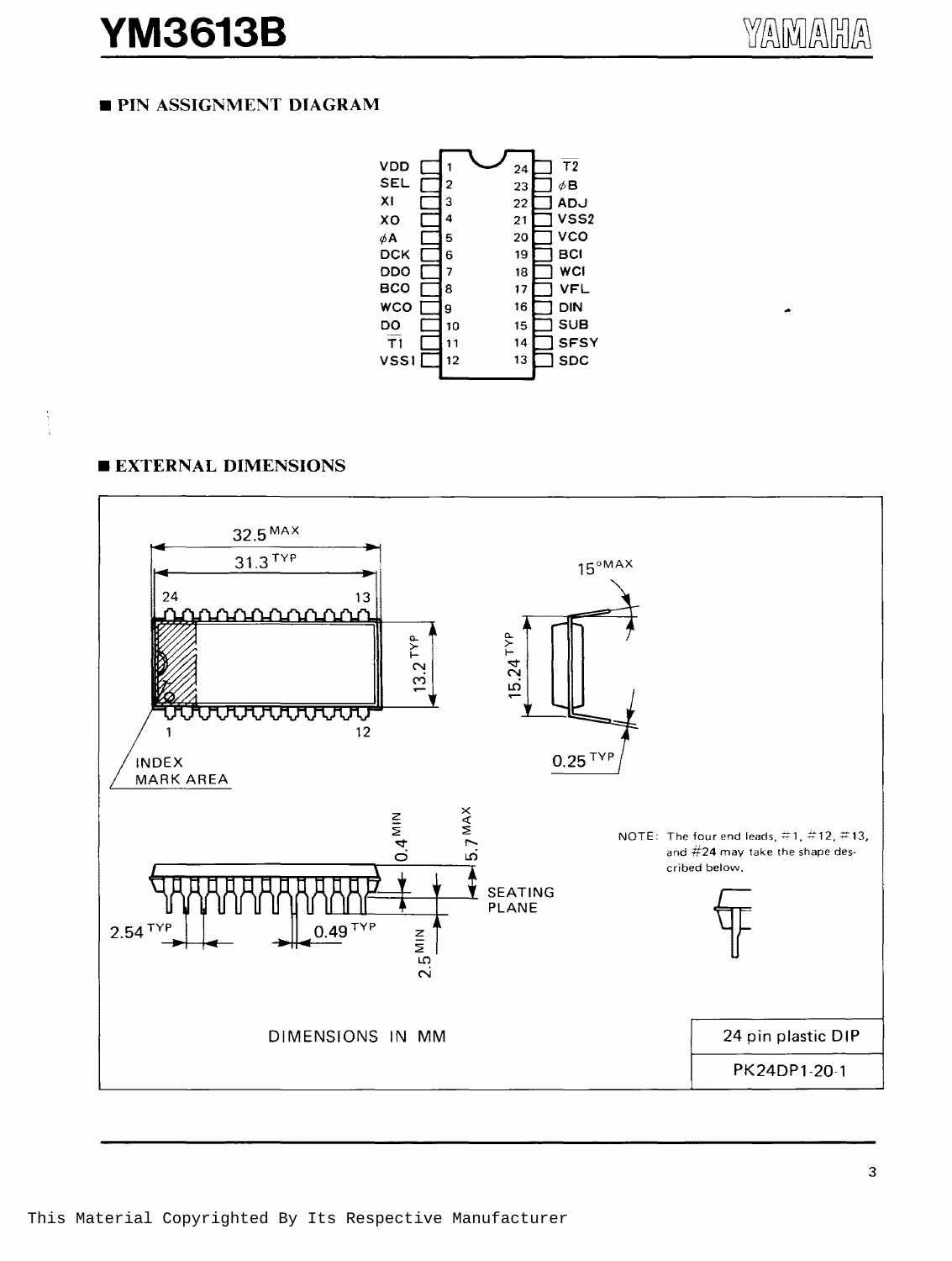#### $\blacksquare$  **TABLE OF PIN FUNCTIONS**

The asterisk in the 1/0 column indicates that the terminal is pulled-up internally.

| Pin.<br>No.    | Pin<br>Name     | I/O          | Function                                                                                                                                                              |  |  |
|----------------|-----------------|--------------|-----------------------------------------------------------------------------------------------------------------------------------------------------------------------|--|--|
| 1              | <b>VDD</b>      |              | System power supply (+5V)                                                                                                                                             |  |  |
| $\overline{2}$ | <b>SEL</b>      | $\star$ .    | Switches the data input to the DIN pin to MSB-first or LSB-first format.<br>"H": MSB first "L": LSB first                                                             |  |  |
| 3              | XI              | $\mathbf{I}$ | Connection (input) pin for the crystal oscillating element (16.9344MHz)                                                                                               |  |  |
| 4              | XO              | O            | Connection (output) pin for the crystal oscillating element.                                                                                                          |  |  |
| 5              | øA              | O            | ۰<br>Output for crystal oscillation (16.9344MHz).                                                                                                                     |  |  |
| 6              | <b>DCK</b>      | *1           | External clock input. Switching from the crystal clock is automatically performed.                                                                                    |  |  |
| $\overline{7}$ | <b>DDO</b>      | o            | Outputs Bi-Phase signals for external digital output.                                                                                                                 |  |  |
| 8              | <b>BCO</b>      | О            | Timing clocks for the DO pin. DO output data changes at the rise or fall of BCO.<br>(2.8224MHz)                                                                       |  |  |
| 9              | <b>WCO</b>      | o            | Indicates the L or R channel and is synchronized to DO output.<br>"H": L channel. "L": R channel.                                                                     |  |  |
| 10             | DO.             | O            | Serially outputs 16-bit Voice data starting from the MSB.                                                                                                             |  |  |
| 11             | $\overline{T1}$ | *!           | Used for checking the internal circuitry and is not to be connected.                                                                                                  |  |  |
| 12             | VSS1            |              | System GND.                                                                                                                                                           |  |  |
| 13             | <b>SDC</b>      | O            | Timing clock for reading the Subcode data.<br>Eight clocks are output after SFSY goes "L".                                                                            |  |  |
| 14             | <b>SFSY</b>     | $^{\ast}$ :  | Indicates the presence of Subcode data at the SUB pin. When SFSY = "L", it indicates<br>the leading bit of the Subcode data.                                          |  |  |
| 15             | <b>SUB</b>      | *1           | Subcode data input. Serially inputs Subcode data in a "P"-"W" sequence.                                                                                               |  |  |
| 16             | <b>DIN</b>      | $\mathbf{I}$ | 16-bit Serial data input.                                                                                                                                             |  |  |
| 17             | <b>VFL</b>      | Ł            | Indicates the presence/absence of errors in Voice data that was input from the DIN pin.                                                                               |  |  |
| 18             | <b>WCI</b>      | $\mathbf{I}$ | Indicates the L or R channel synchronized to the input Voice data of the DIN pin. "H":<br>L channel. "L": R channel.                                                  |  |  |
| 19             | <b>BCI</b>      | $\mathbf{I}$ | Input Voice Data Timing clocks of the DIN pin.<br>The Voice data is input at the rising edge of BCI when $SEL = "H"$ or at the falling edge<br>of BCI when SEL = "L". |  |  |
| 20             | <b>VCO</b>      | 1/O          | Externally-mounting capacitor pin for the internal VCO circuit.                                                                                                       |  |  |
| 21             | VSS2            |              | GND for the VCO circuit. To be connected in common with VSS1, since it is not commonly<br>connected in the LSI.                                                       |  |  |
| 22             | <b>ADJ</b>      | Ł            | Used for adjusting the VCO oscillating frequency. Not to be connected.                                                                                                |  |  |
| 23             | øB              | О            | Clocks for VCO output. (8.643MHz)                                                                                                                                     |  |  |
| 24             | $\overline{12}$ | *1           | Used for checking the internal circuitry, and is not to be connected.                                                                                                 |  |  |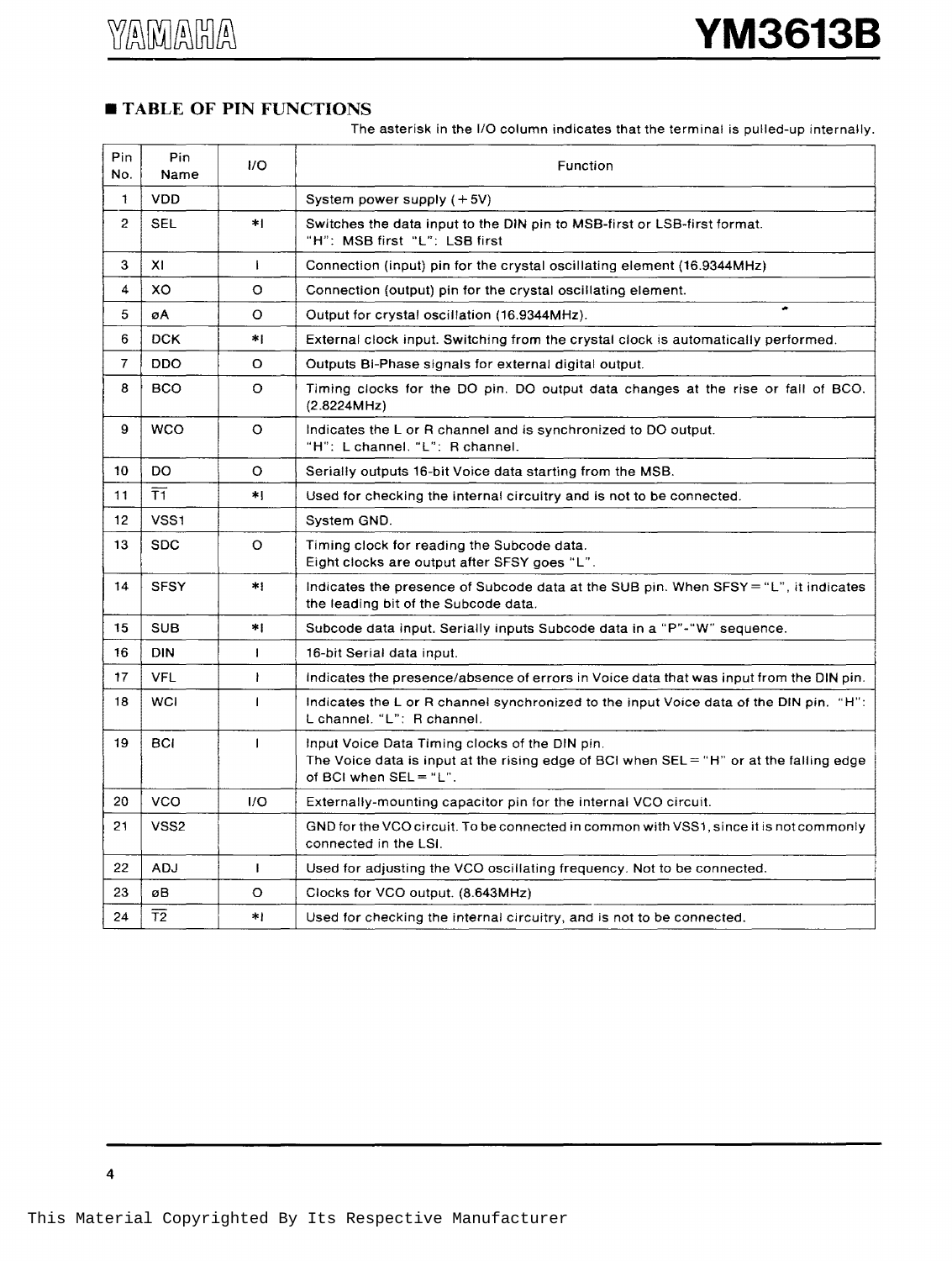#### **B** DESCRIPTION OF PINS

l) Clock Oscillation

If a crystal oscillator element (16.9344MHz) is connected between the XI and XO pins, it will oscillate.



If clocks (5.6448MHz) are input to the DCK pin, the switching from the oscillating frequency of the crystal clock will be automatically performed and the clock will operate on the clock frequency of the DCK pin.

In case the DCK pin will not be used, leave it disconnected or fix it to "H". Leave the crystal oscillating element connected, even while the clock of the DCK pin will be operating.

2) SEL Pin Functions

÷,

The SEL pin will go "H" or "L" according to the Serial Voice Data Format of the data that is input to the DIN pin. If SEL is not connected, SEL will be set to "H" by an internal pull-up resistor. The only pins that will be affected by the SEL pin are the DIN, SDC, and BCI pins. Other pins will give no appearance of changing.

 $\bullet$  When  $SEL = "H"$ 

Figs. 5 and 6-1 show the case where the SEL pin is "H".

The input data of the DIN pin is input at the rising edge of BCI, the DIN pin will assume a negative logic state, and the DO pin will assume a positive logic state.

#### • When  $SEL = "L"$

Figs. 5 and 6-2 show the case where the SEL pin is "L".

The input data of the DIN pin is input at the falling edge of BCI, and both the DIN and DO pins will assume a positive logic state.

WCI will change at the rise of BCI.

The output timing of SDC is constant irrespective of "H" or "L" of SEL. But its polarity will be inverted.

3) Data Input Pins: BCI, DIN, and WCI The operating clock for the data output of the DO, BCO, DDO, and WCO pins is different from that of data input of the BCI, DIN, and WCI pins. The BCI clock can be freely set if WCI and WCO are properly synchronized and 16 bits of L/R channel data is available.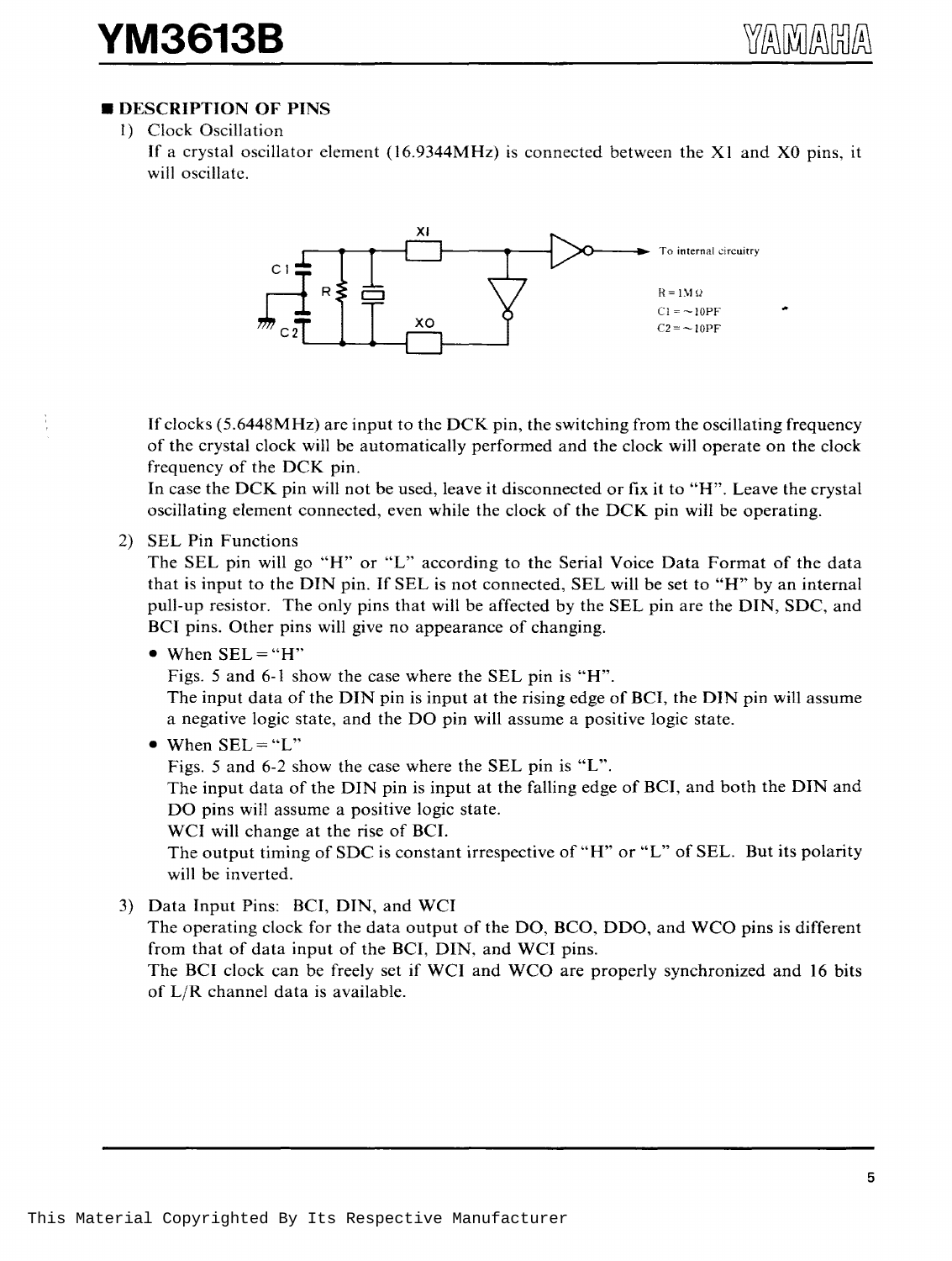#### 4) VCO-Related Pins



In case of 50% duty, the phase difference between WCO and the internal clock is about 180° off when SEL is "H", or about 90° off when SEL is "L".

The VCO oscillating frequency will change so that a phase comparison of WCI and  $\blacktriangle$  will produce equivalent phases. The oscillating frequency will rise when the WCI phase is delayed, and will fall when the WCI phase is advanced. When their phases are equal, the VCO oscillating frequency of the  $\phi$ B pin will become 8.6436MHz.

Be sure not to connect the ADJ pin (it is not particularly required for adjustment).



Fig. 2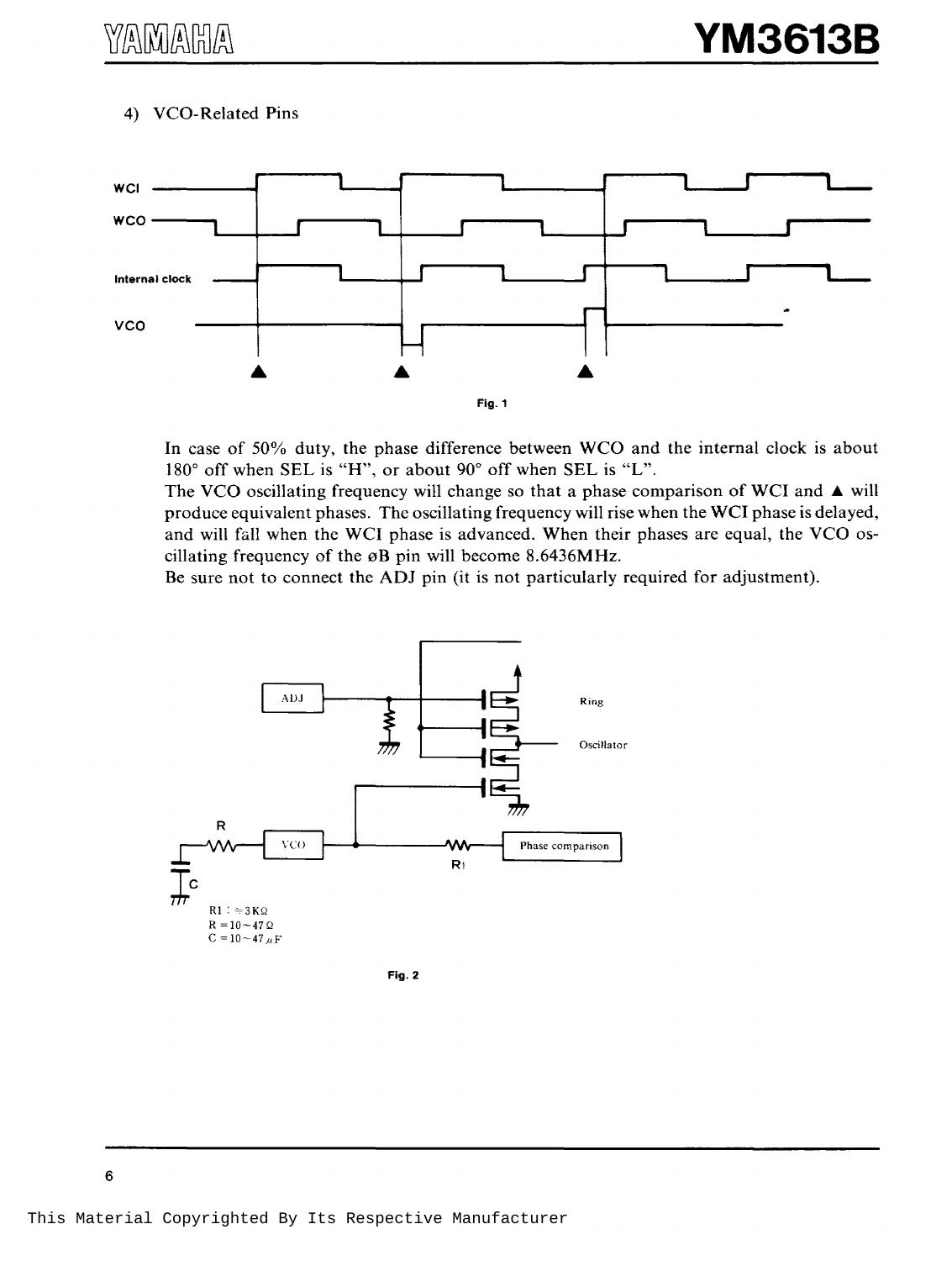#### • **TIMING CHARTS**

**(1) Output** 

BCO  $\sqrt{2[14]13[12]11[10]}$ 9 8 7 6 5 4 3 2 1  $\sqrt{2}$  $\sqrt{14}$  13 12 11 10 9 8 7 6 5 4 3 2 1 ⊐ DO wco 44. !KHz 9 10 11 12 13 14 LSB 1 2 3 4 5 6 7 8 9 10 11 12 13 14 vs. V L' C P Preamble"W  $LSB - 1$ 。面面面面面的面面面面面上的一个一个一直面面面面面面面面面面面上了心一个

**Fig. 3** 

**NOTE 1:** DDO is the bi-phase output. Thus, if the data of one data bit is "0", the DDO status will not change; if it is "1", its status will change. This situation is represented in Fig. 3 by a broken line. The solid line indicates the points where the status will always change.



- **NOTE 2:** Preamble "M" indicates that the data is for the **L** channel, whereas Preamble "W" indicates it is for the R channel. "M" and "W" will appear alternately; once every 192 times, however, **"B"** will appear instead of "M" to indicate the beginning of a block.
- **NOTE 3:** The "V" bit is called the Validity flag, and reflects the value input from the VFL pin.
- **NOTE 4:** The "U" bit is called User data. Among the Subcode data "P'' to "W" which is input from the SUB pin, only "P" is compulsorily set to "I" so that serial output of "1, Q, R, S, T, U, V, and Wis performed (see Fig. 4).

1 2 3 4 5 *6* 7 8 9 10 11 12 13 0 0 0 0 0 0 0 0 0 0 0 0 25 0 0 0 0 0 O 0 O O O O O Sub code sync word  $37$  1 Q<sub>1</sub> R<sub>1</sub> S<sub>1</sub> T<sub>1</sub> U<sub>1</sub> V<sub>1</sub> W<sub>1</sub> 0 0 0 0  $49$  1  $Q_2$  R<sub>2</sub> S<sub>2</sub> T<sub>2</sub> U<sub>2</sub> V<sub>2</sub> W<sub>2</sub> 0 0 0 0 1165 1 Q96 R96 S96 T96 U96 V96 W96 0 0 0 0 13 0 0 0 0 0 0 0 0 0 0 0 0  $25$  0 0 0 0 0 0 0 0 0 0 0 0  $37$  1 Q<sub>1</sub> R<sub>1</sub> S<sub>1</sub> T<sub>1</sub> U<sub>1</sub> V<sub>1</sub> W<sub>1</sub> 0 0 0 0 **Fig. 4**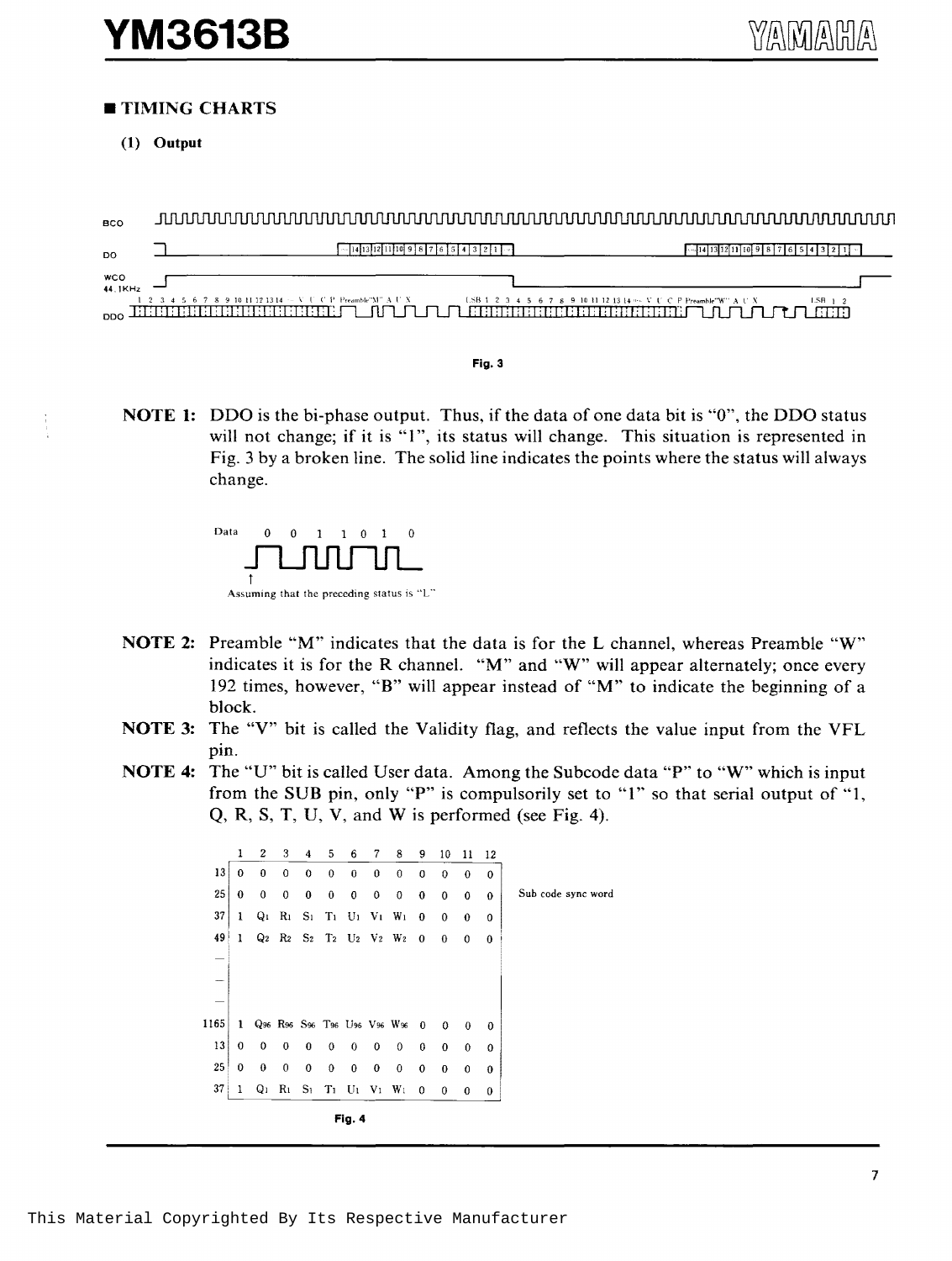- NOTE 5: The "C" bit is called Channel Status and comprises 192 bits. Only when the Control bit of the Channel Status tests positive for a CRC check, the four Control bits ("Q" bits) within the Subcode will be copied. (From Preamble "B", sequentially from the 0th to the 3rd) the 8th "C" bit will be compulsorily set to "1" to indicate that the Category Code is CD. All other bits will be set to "0".
- NOTE 6: The "P" bit is the Parity bit and employs even parity. The "P" bit will thus change so that the quantity of "1's" in the data will total an even number.
- $(2)$  Input

#### \* When  $SEL = "H"$

| <b>BCI</b>            |                    |            |                |                  |                                                 |                   |            |                |        |           |
|-----------------------|--------------------|------------|----------------|------------------|-------------------------------------------------|-------------------|------------|----------------|--------|-----------|
| DIN                   | DATA 0<br>$3211 -$ |            | --414 13 12 11 | DATA 1           | $\frac{10}{9}$ 9 8 7 6 5 4 3 2 1 $\frac{1}{10}$ |                   |            |                | DATA 2 |           |
| <b>WCI</b>            |                    |            | Rch            |                  |                                                 |                   |            | Leh            |        |           |
| <b>VFL</b>            | īМ<br>Vo.          |            |                | Vı               |                                                 | M                 |            | V <sub>2</sub> |        | ∝         |
| DO                    |                    | MSB        | DATA 0         | LSB <sup>1</sup> |                                                 | MSB               | DATA 1     | LSB;           |        |           |
| <b>WCD</b><br>44.1KHz |                    |            |                |                  |                                                 |                   |            |                |        |           |
| <b>DDO</b>            |                    |            | LSB            |                  | DATA 0                                          | <b>MSB V.UC P</b> | !LSB       |                | DATA 1 | MSB VIUCP |
|                       |                    | Preamble M |                |                  |                                                 |                   | Preamble W |                |        |           |

#### \* When  $SEL = "L"$

**BCI** 

| DIN        | $-112$<br>l 9 fiotutu 2 tuttol – t | 123456789101123314<br>1. 41 |
|------------|------------------------------------|-----------------------------|
| <b>WCI</b> |                                    |                             |
|            |                                    |                             |

Fig. 5

- NOTE 1: The above timing charts are standard examples. The broken line within the figure indicate the sections in which the changing point of the data cannot be clearly shown. BCI, DIN, WCI, and VFL operate on a different clock than DO, WCO, DDO, and BCO.
- NOTE 2: Within the broken-line section, if the VFL pin is set "H" for an interval longer than one BCI1 clock, the Validity flag of DDO will become "H".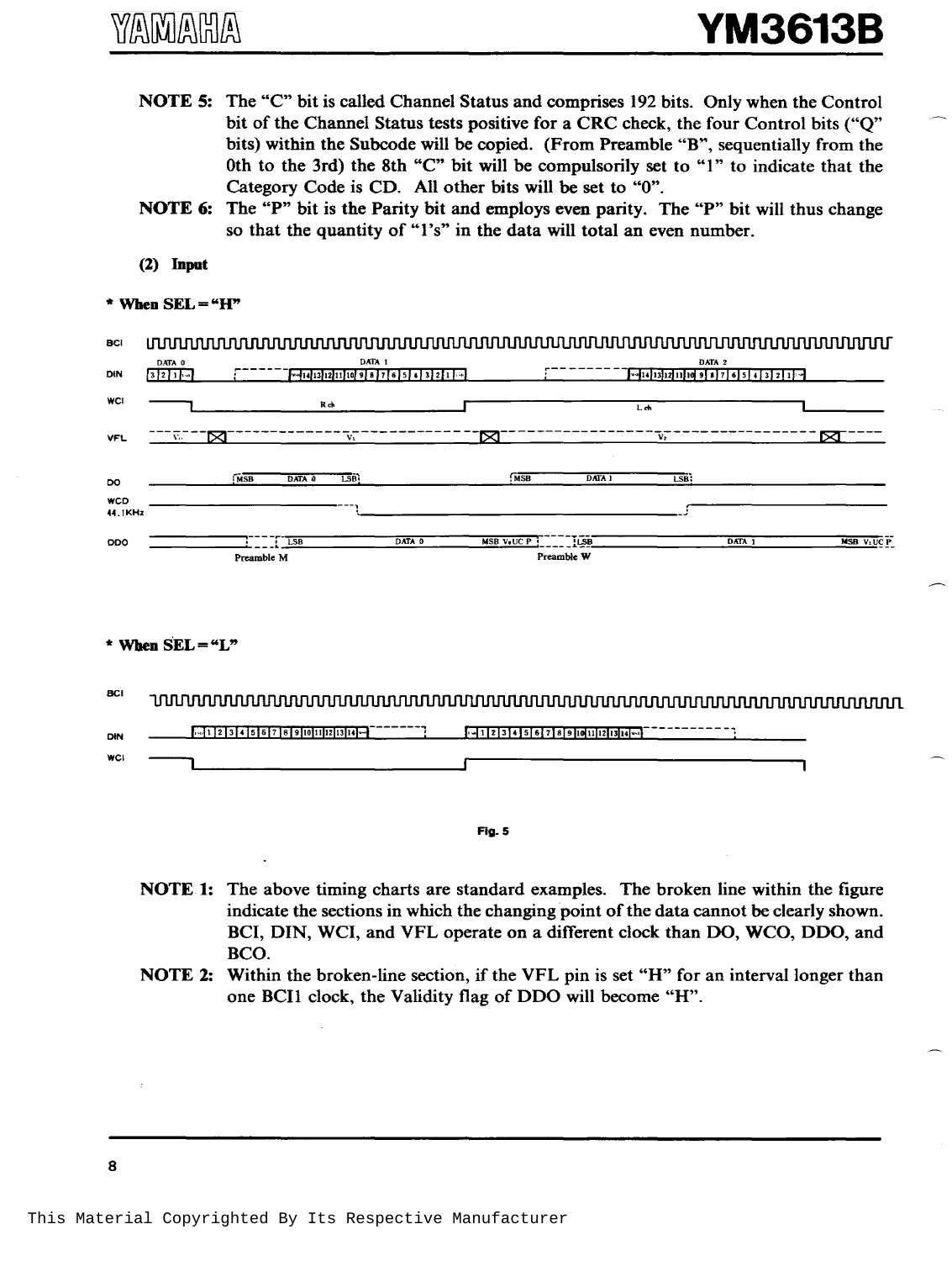## **YM3613**

\* When  $SEL = "H"$ 

 $\frac{1}{4}$ 



Inversion of polarity only

Fig. 6-2